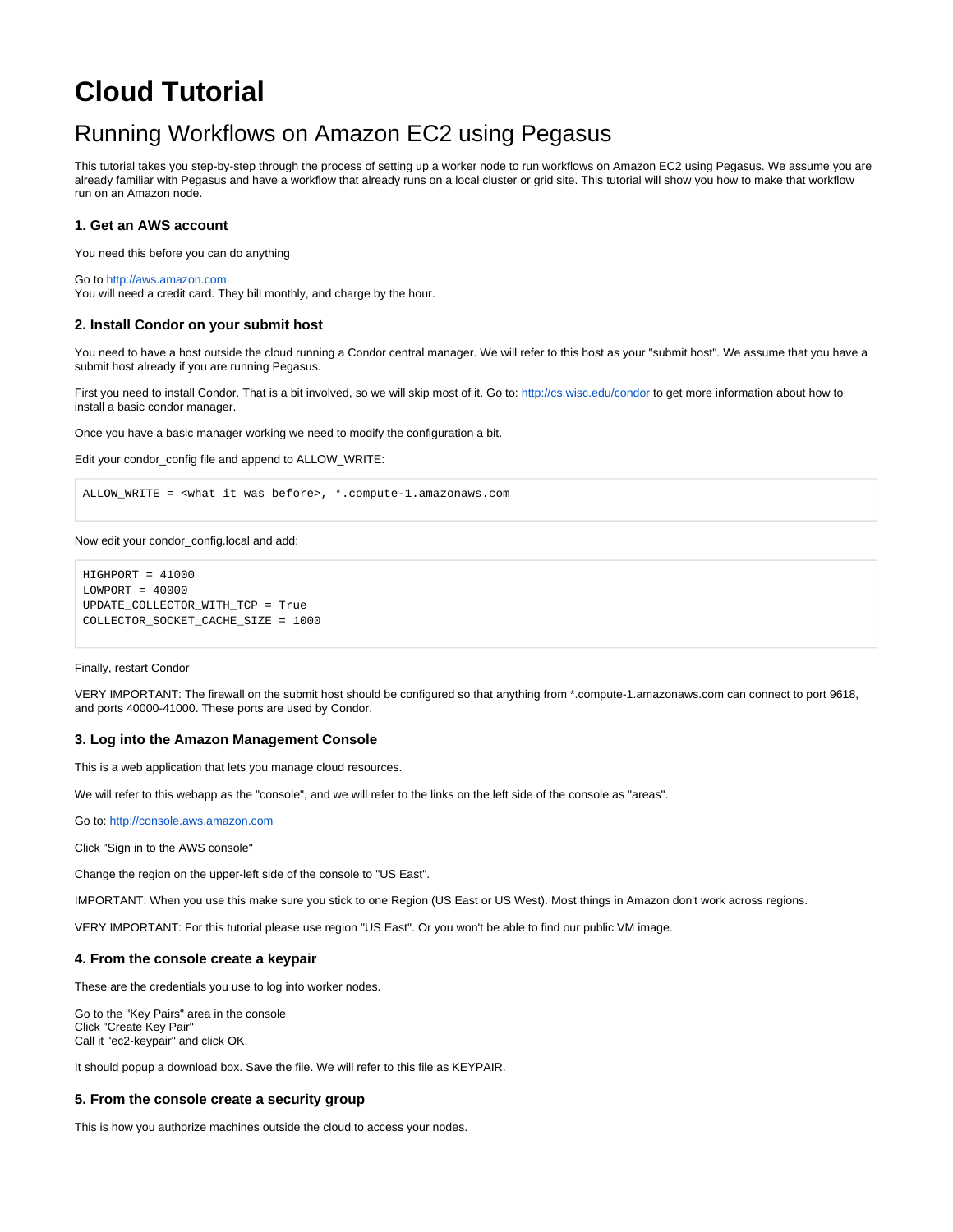We will assume your submit host is "host.example.com", and that it has an IP of "192.168.1.1". The security group we create here will give "host.example. com" unrestricted access to your nodes.

Go to the "Security Groups" area in the console Call your new group "host.example.com", add a description, and create the group

Click on the group and add three entries:

| Method | Protocol | <b>From Port</b> | <b>To Port</b> | Source (IP or Group) |  |  |
|--------|----------|------------------|----------------|----------------------|--|--|
| All    | tcp      |                  | 65535          | 192.168.1.1/32       |  |  |
| All    | udp      |                  | 65535          | 192.168.1.1/32       |  |  |
| All    | icmp     | -1               | -1             | 192.168.1.1/32       |  |  |

Note that those are CIDR addresses, so don't forget the /32. Also, don't forget to replace 192.168.1.1 with your submit host IP.

## **6. Launch the Pegasus public image**

This is how you launch a virtual machine (or virtual cluster).

We are going to use a pre-configured image developed specifically for Pegasus. It contains Pegasus, Condor, and Globus.

Go to the "AMIs" area in the console.

We are going to launch ami-858741ec. Filter by "Public Images" and "CentOS" using the drop-downs, type "ami-858741ec" into the text box and hit 'Refresh'. It may take a few seconds to give you a list.

Select the one called "405596411149/centos-5.6-x86\_64-pegasus-cloud-tutorial-2" and click "Launch".

A launch wizard will pop up.

Select the number of instances (1), and instance type (m1.large), then "Continue".

On the "Advanced Instance Options" page add the following to "User Data" and hit "Continue" (note: host.example.com should be replaced with your submit host):

CONDOR\_HOST = host.example.com

Next, on the tags page, enter a value, any value, for the Name tag and hit "Continue" Next, select the keypair you created earlier, and "Continue" Next, select the security group you created earlier and "Continue". On the last page click "Launch"

VERY IMPORTANT: Select the security group and keypair you created earlier or else it won't work. Also, make sure you replace "host.example.com" in the User Data with your submit host.

ALSO IMPORTANT: The "User Data" is how you tell the image what to do. This will be copied directly into the Condor configuration file. You can define any extra configuration values you like, but you must specify at least CONDOR\_HOST.

## **7. Log into the node**

This is how you SSH to a node you launched.

Go to the "Instances" area in the console.

You should see the instance you just launched go from "pending" to "running". You may need to hit "Refresh" a couple times. When it says "running" click on it and get the "Public DNS" (call it PUBLIC\_DNS).

From your submit host ssh to the worker:

\$ ssh -i /path/to/KEYPAIR root@PUBLIC\_DNS

VERY IMPORTANT: Make sure you ssh from your submit host otherwise this won't work because the security group will not match.

#### **8. Check your submit host**

Make sure the workers showed up

On your submit host run:

\$ condor\_status

You should see something that looks like this: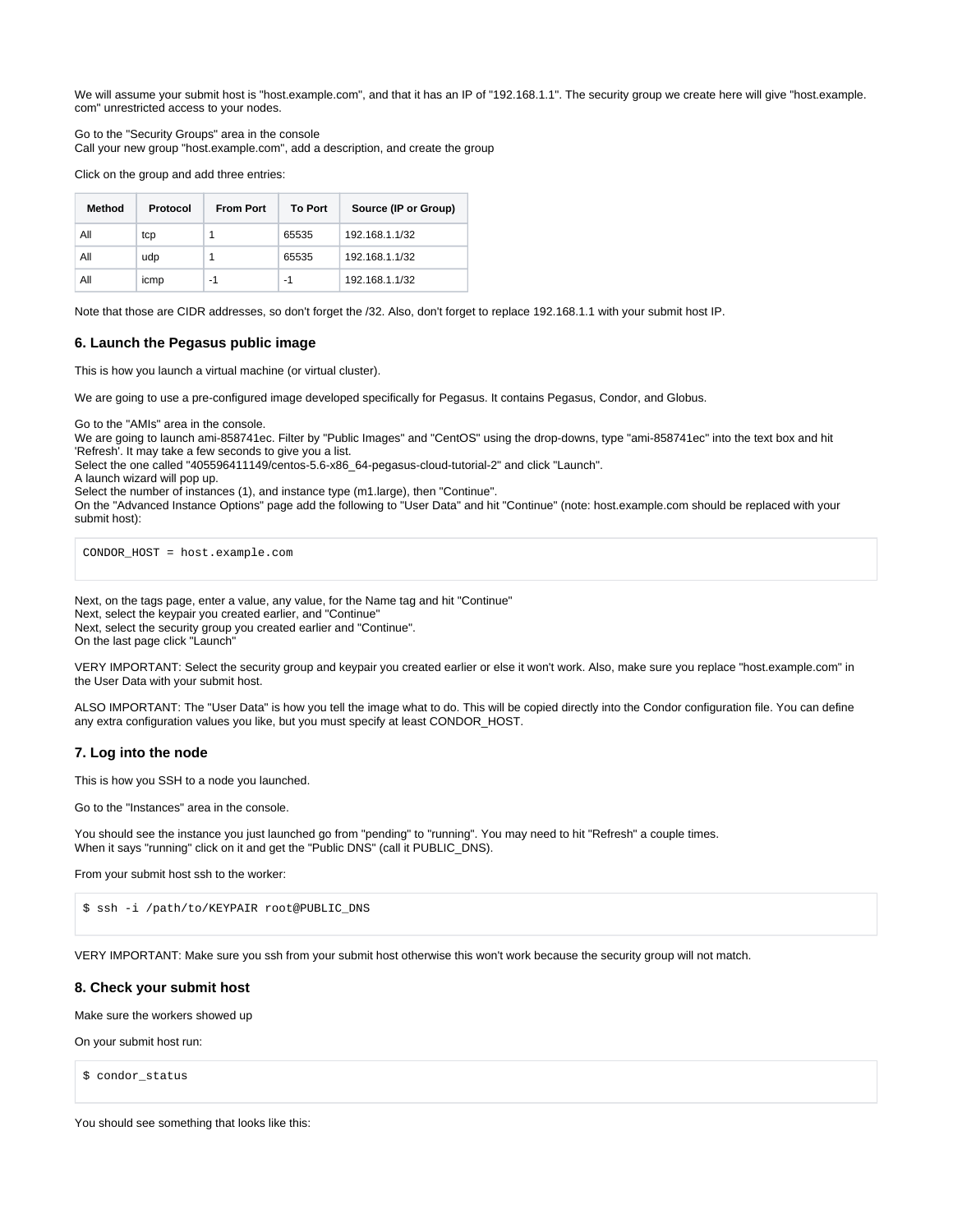| Name                     | OpSys | Arch           | State                 | Activity LoadAv Mem |            |      | ActvtvTime                                                |  |
|--------------------------|-------|----------------|-----------------------|---------------------|------------|------|-----------------------------------------------------------|--|
| slot1@50.16.16.204 LINUX |       |                | X86 64 Unclaimed Idle |                     | 0.080      | 3843 | $0+00:00:04$                                              |  |
| slot2@50.16.16.204 LINUX |       |                | X86 64 Unclaimed Idle |                     | 0.000 3843 |      | $0+00:00:05$                                              |  |
|                          |       |                |                       |                     |            |      | Total Owner Claimed Unclaimed Matched Preempting Backfill |  |
|                          |       |                |                       |                     |            |      |                                                           |  |
| X86 64/LINUX             | 2 0   |                | $\circ$               | 2                   | $\Omega$   |      | $\Omega$<br>0                                             |  |
|                          |       |                |                       |                     |            |      |                                                           |  |
| Total                    | 2     | $\overline{0}$ | $\mathbf{0}$          | 2                   | $\Omega$   |      | $\mathbf 0$<br>$\mathbf 0$                                |  |
|                          |       |                |                       |                     |            |      |                                                           |  |

If you don't see anything, then wait a few minutes. If you still don't see anything, then you need to debug Condor. Check the CollectorLog to see if the workers tried to connect. If it doesn't work contact: pegasus-support@isi.edu.

## **9. Run a test job**

Make sure the workers are usable Once the workers show up in condor\_status you can test to make sure they will run jobs. Create a file called "vanilla.sub" on your submit host with this inside:

```
universe = vanilla
executable = /bin/hostname
transfer_executable = false
output = test_$(cluster).$(process).out
error = test_$(cluster).$(process).err
log = test_$(cluster).$(process).log
requirements = (Arch == Arch) && (OpSys == OpSys) && (Disk != 0) && (Memory != 0)
should_transfer_files = YES
when_to_transfer_output = ON_EXIT
copy_to_spool = false
notification = NEVER
queue 1
```
#### Submit the test job:

\$ condor submit vanilla.sub

#### Check on the job:

\$ condor\_q

#### After a few minutes it should run. Then check the output:

\$ cat test\_\*.out

You should see a hostname that looks like it came from Amazon.

## **10. Modify the image and register a copy**

This is how you create your own custom image.

At this point you can install whatever you want on the running worker node. You might want to install programs, libraries, and tools used by your workflow. If you don't want to install anything that's OK, you can complete this step without modifying the image.

In the "Instances" area of the console click on the running instance and select "Instance Actions" -> "Create Image (EBS AMI)". Give it a name and a description and click "Create Image". In the AMIs area of the console clear all the filters (set to "Owned by Me", "All Platforms") and hit refresh. You should see a new image pop up. After some time the state should change from "pending" to "available". You may need to hit refresh a few times.

IMPORTANT: The image could stay in "pending" status for a long time. However, if it is still pending after an hour something is wrong.

#### **11. Shut down your instance**

In the "Instances" area of the console click on the running instance and select "Instance Actions" -> "Terminate".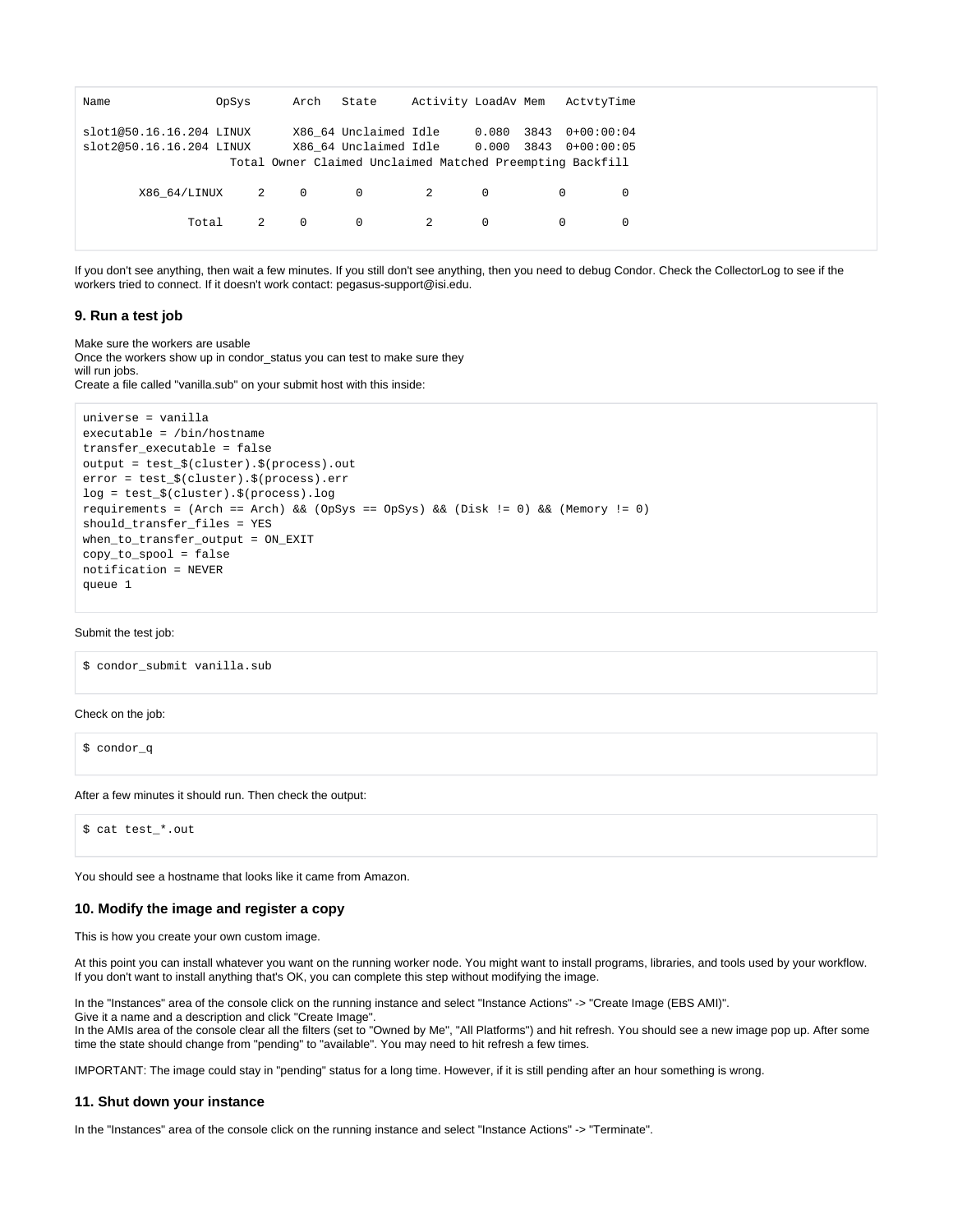VERY IMPORTANT: Amazon keeps charging until the status is "terminated".

## **12. Configure pegasus**

Add an ec2 site to your sites.xml (note: this is the old XML format, modify as needed if your application uses the new format):

```
<site handle="ec2" sysinfo="INTEL32::LINUX">
    <!-- This is where pegasus is installed in the VM -->
    <profile namespace="env" key="PEGASUS_HOME">/usr/local/pegasus/default</profile>
    <!-- Just in case you need to stage data via GridFTP -->
    <profile namespace="env" key="GLOBUS_LOCATION">/usr/local/globus/default</profile>
     <profile namespace="env" key="LD_LIBRARY_PATH">/usr/local/globus/default/lib</profile>
    <!-- Some misc. pegasus settings -->
    <profile namespace="pegasus" key="stagein.clusters">1</profile>
     <profile namespace="pegasus" key="stageout.clusters">1</profile>
    <profile namespace="pegasus" key="transfer.proxy">true</profile>
    <!-- These cause Pegasus to generate vanilla universe jobs -->
    <profile namespace="pegasus" key="style">glidein</profile>
    <profile namespace="condor" key="universe">vanilla</profile>
   <profile namespace="condor" key="requirements">(Arch==Arch)&amp; &amp; (Disk!=0)&amp; &amp; (Memory!=0)&amp;
& (OpSys==OpSys)& & (FileSystemDomain!="")</profile>
    <profile namespace="condor" key="rank">SlotID</profile>
    <!-- These are not actually needed, but they are required by the site catalog format -->
    <lrc url="rls://example.com"/>
    <gridftp url="file://" storage="" major="2" minor="4" patch="0"/>
    <jobmanager universe="vanilla" url="example.com/jobmanager-pbs" major="2" minor="4" patch="3"/>
    <jobmanager universe="transfer" url="example.com/jobmanager-fork" major="2" minor="4" patch="3"/>
    <!-- Where the data will be stored on the worker node -->
    <workdirectory>/mnt</workdirectory>
</site>
```
In your pegasus.properties file, make sure you disable thirdparty transfer mode:

```
# Comment-out the next line to run on site "ec2"
#pegasus.transfer.*.thirdparty.sites=*
```
If you installed your application code in the image, then modify your Transformation Catalog to include the new entries. (Tip: Make sure the sysinfo of your "ec2" site matches the new transformations you add to the TC)

## **13. Plan your workflow**

Prepare your workflow to run on EC2.

We assume you know how to do this already. Use "ec2" as the target site.

If you run into any problems during planning, debug them before moving on to the next step.

If you have problems contact: pegasus-support@isi.edu

## **14. Launch a worker node**

You will do basically the same thing you did to launch the first worker.

Instead of using the Pegasus image, use the new image you created earlier.

In the "AMIs" area select your new image and click "Launch".

Select m1.large.

Set "User Data" to:

CONDOR\_HOST = host.example.com